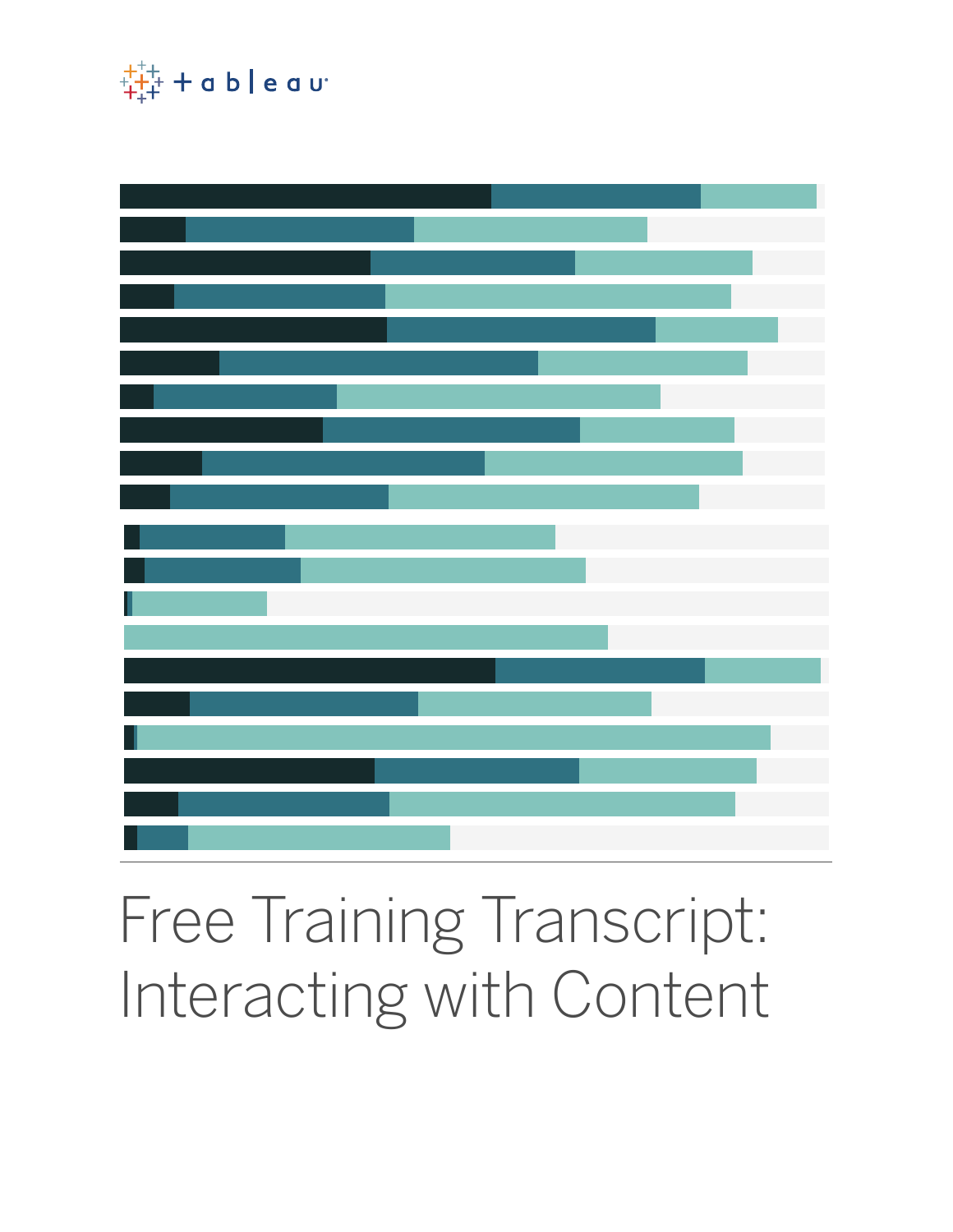Welcome to this video on Interacting with Content on Tableau Server and Tableau Online.

If you have access to a Tableau site, you can log in and follow along. Keep in mind that you will see your own content, not what's on my screen, and some of the options I have may not appear for you.

To learn about navigating the interface, check out the previous video on getting started.

#### **Interactions**

Here is a dashboard that has already been published. We can interact with the information that's on this report, including using filters that the author has set up for us.

Filters may appear in a number of formats. Region, here, is a single select filter. We can go back to the default by using the "Show all" button. The Country filter is a dropdown, and also a multi-select filter. It also asks us to apply the filter before the view is updated.

State is a wildcard match filter, we simply type in a value to filter the view. Note that it's possible to filter so the view becomes empty. Simply use the revert button in the toolbar and the data will come back as it was at the beginning—you can't break this.

Finally, the profit filter is a slider, that also allows us to type in, and the order date filter allows us to set a relative date.

Hovering over marks in the view may bring up a tooltip with additional information. If we click on a mark, note that the views below update to reflect the values relevant to just that mark.

We can use the toolbar present in the map to do things like zoom, pan, or select marks in a variety of ways, such as lassoing. Remember that the original is always there after any explorations—just use the revert button.

Note that the interactions of marks on your content may be different—see what happens when you click or hover in various places, including the marks in the view, and things likr legends and filters.

### **Discussions**

We may have the ability to add comments on a specific view. Snapshots can be added to the discussion, which will let others jump right into to what we're commenting on.

. . . . . . . . . .